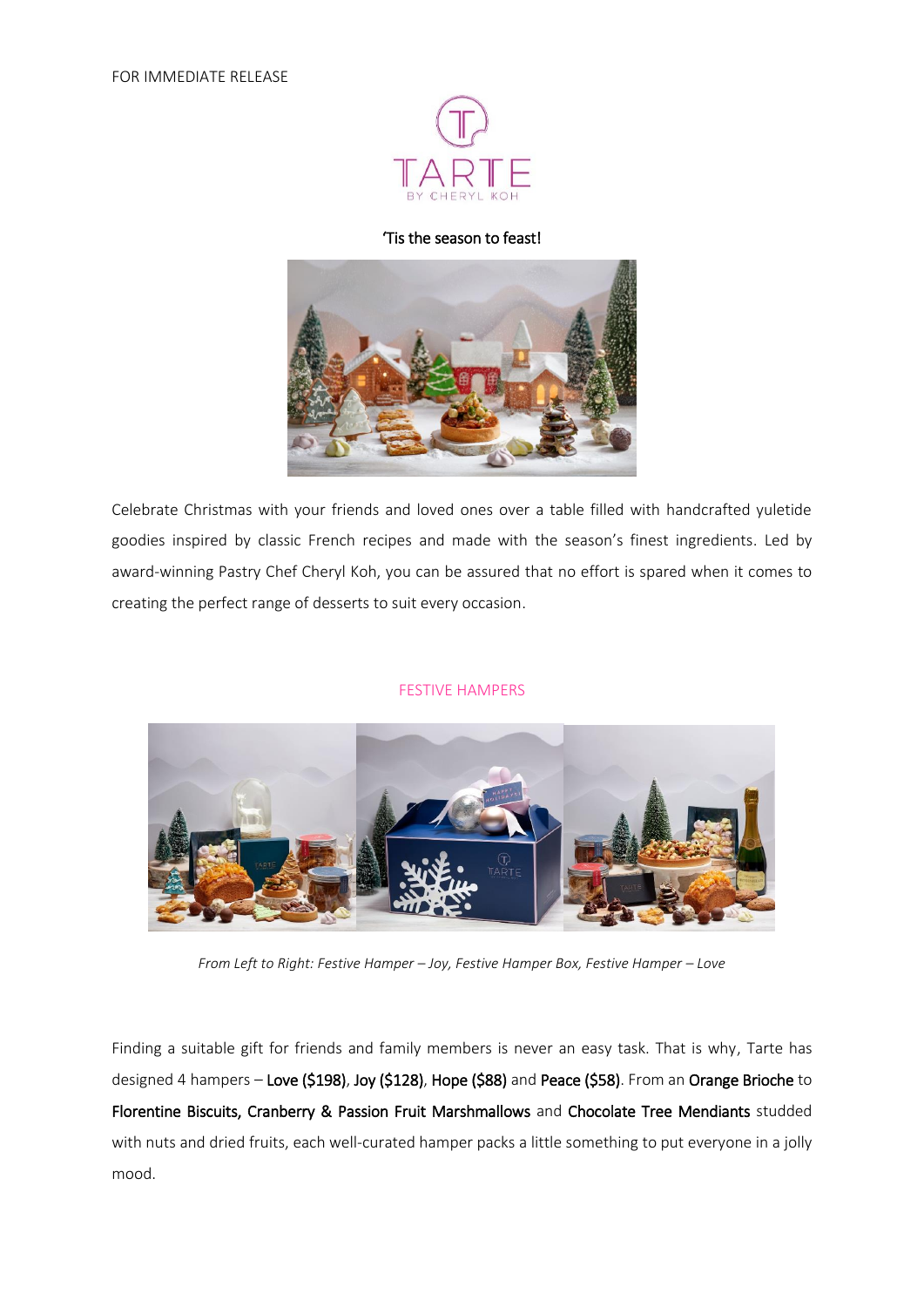Love, would make an excellent choice for those who would like to indulge in Tarte's full range of festive treats. It comes with a half-bottle of Bruno Paillard champagne that pairs beautifully with the Christmas collection.

Advance orders can be made from 1<sup>st</sup> November, while hampers can be collected at Tarte's boutique or delivered to your doorstep from 19<sup>th</sup> November onwards. Enjoy 15% off all festive hampers for orders placed before 15<sup>th</sup> November.

### IT'S ALL ABOUT THE TARTS

A festive hamper from Tarte will not be complete without one of their signature tarts! This year, the team will be introducing a decadent Spiced Caramel Mixed Nuts Tart. Made with Pistachio, hazelnut, almond and pecan with a light caramel coating, it will be the perfect dessert to finish off a scrumptious meal.

Alternatively, select one of Tarte's handcrafted seasonal tarts, which includes Maple Pecan, Eggnog Crème Brûlée, Apple Crumble, Blood Orange and Clementine to name a few. Available for dine-in and takeaways, all tarts are available in 3 sizes (Small \$10, Medium \$45, Large \$75) to suit any occasion.

#### CHOCOLATES MAKE THEIR MAIDEN DEBUT

Chocolates are always a staple when it comes to Christmas, hence Chef Cheryl has introduced a range of chocolate truffles. Packed in a beautiful 8-piece (\$24) or 16-piece (\$48) velvet box, these divine truffles can purchased separately as a gift or with the hampers.



*Chocolate Truffles - A box of 16-piece and 8-piece*

Whisky connoisseurs rejoice, as the team starts the ball rolling with chocolate truffles infused with Single Malt Whisky - Macallan 12 year old, Balvenie 12 year old, Laphroaig 10 year old and Glenfiddich 12 year old. For those who prefer something a little more festive, tuck into their Christmas Collection. featuring Fleur De Sel Caramel Milk Chocolate 41%, Orange Dark Chocolate 66%, Coconut Almond Dark Chocolate 72% and Piedmont Hazelnut Gianduja.

For more information about the Christmas collection or to place your orders, kindly contact Tarte by Cheryl Koh or download their catalogu[e here.](https://www.tarte.com.sg/wp-content/themes/tarte/pdf/Christmas-Collection-2018.pdf?misc=20181101_060903)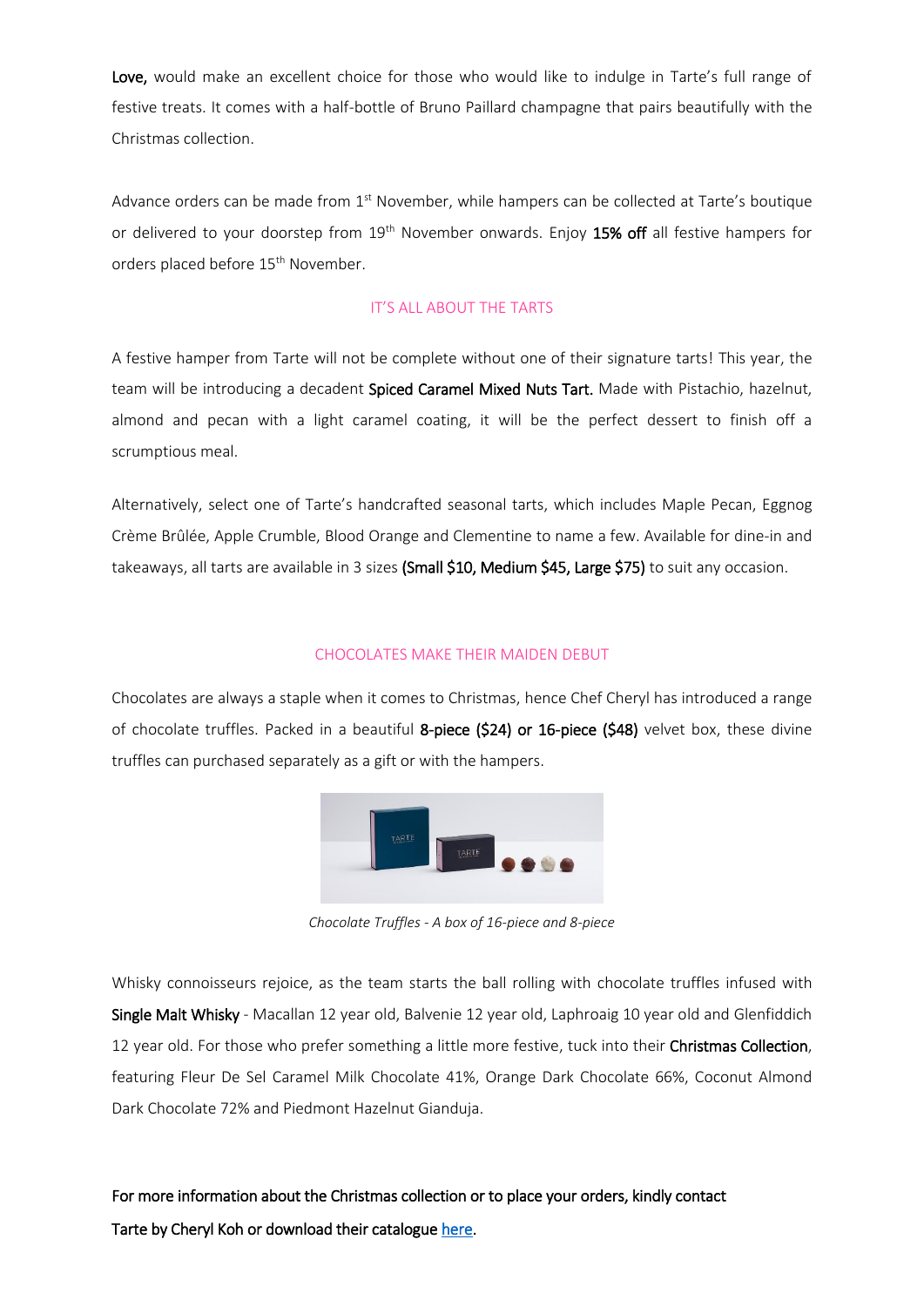## BOUTIQUE INFORMATION

| Address  | : 1 Scotts Road Shaw Centre #02-12 Singapore 228208      |
|----------|----------------------------------------------------------|
| Hotline  | $(65)$ 6235 3225                                         |
|          | Opening Hours: 10am to 10pm, Daily                       |
| Email    | : Tarte@lesamis.com.sg                                   |
| Website  | : www.tarte.com.sg                                       |
| Facebook | : fb.com/tartebycherylkoh   Instagram: @tartebycherylkoh |

FOR MEDIA ENQUIRIES, PLEASE CONTACT: Ms Merissa Goh Marketing & Communications Manager E: [merissagoh@lesamis.com.sg](mailto:merissagoh@lesamis.com.sg)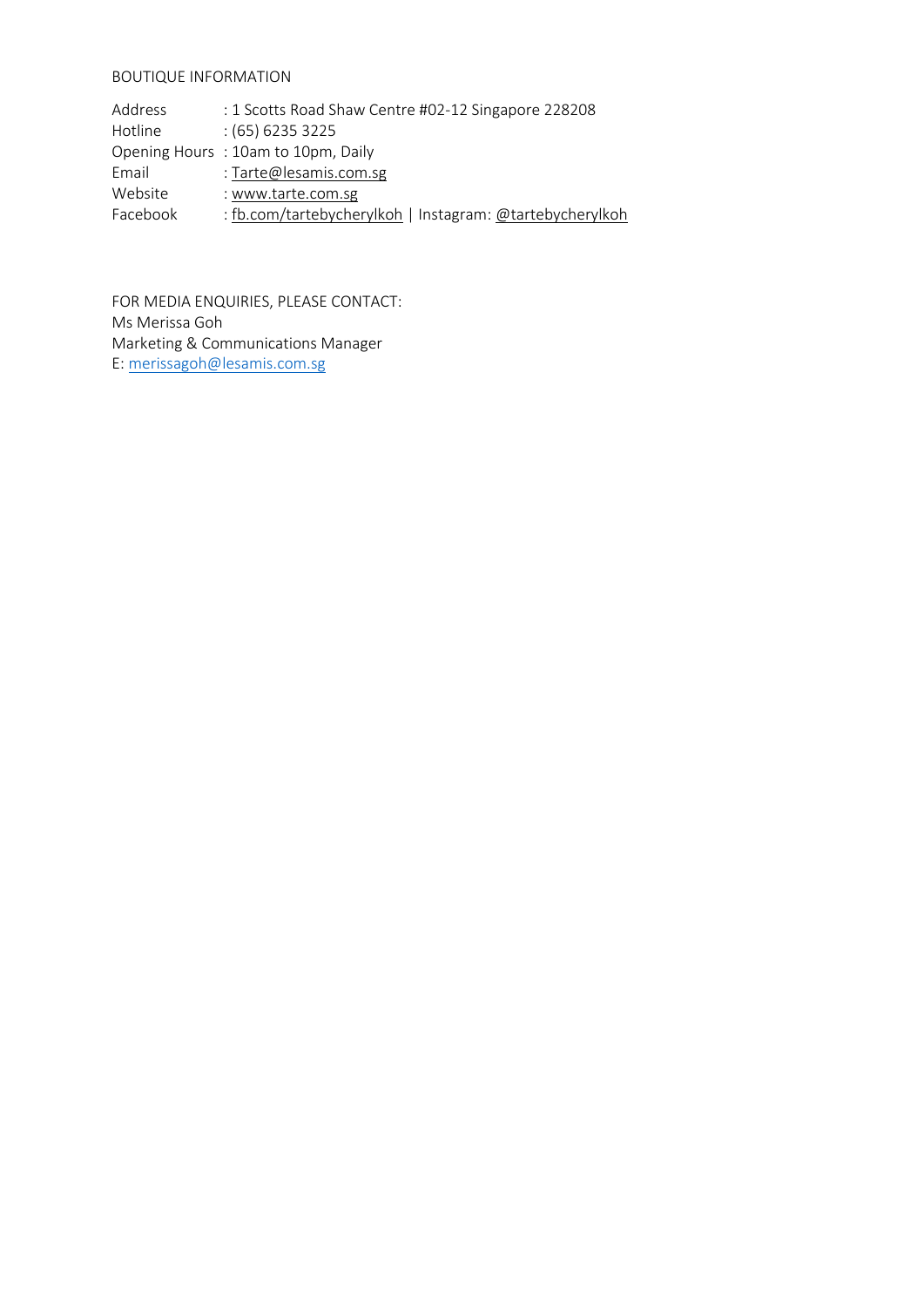### FESTIVE HAMPER DESCRIPTION



# LOVE

- Box of 8 Chocolate Truffles
- Florentine Biscuits
- Chocolate Chip Cookies
- Cranberry & Passion Fruit Marshmallows
- Chocolate Rochers
- Chocolate Tree Mendiants
- Spiced Caramel Mixed Nuts Tart (medium)
- Orange Brioche
- Bruno Paillard Champagne (half bottle)



# JOY

- Box of 16 Chocolate Truffles
	- Chocolate Chip Cookies
- Florentine Biscuits
- Cranberry & Passion Fruit Marshmallows
- Christmas Cookies
- Spiced Caramel Mixed Nuts Tart (small)
- Maple Pecan Tart (small)
- Orange Brioche

# **HOPE**

\$88

\$198

\$128



- Florentine Biscuits
- Chocolate Rochers
- Cranberry & Passion Fruit Marshmallows
- Spiced Caramel Mixed Nuts Tart (medium)
- Christmas Cookies

# PEACE

• Chocolate Chip Cookies

\$58

- Florentine Biscuits
- Spiced Caramel Mixed Nuts Tart (small)
- Christmas Cookies
- Chocolate Tree Mendiants